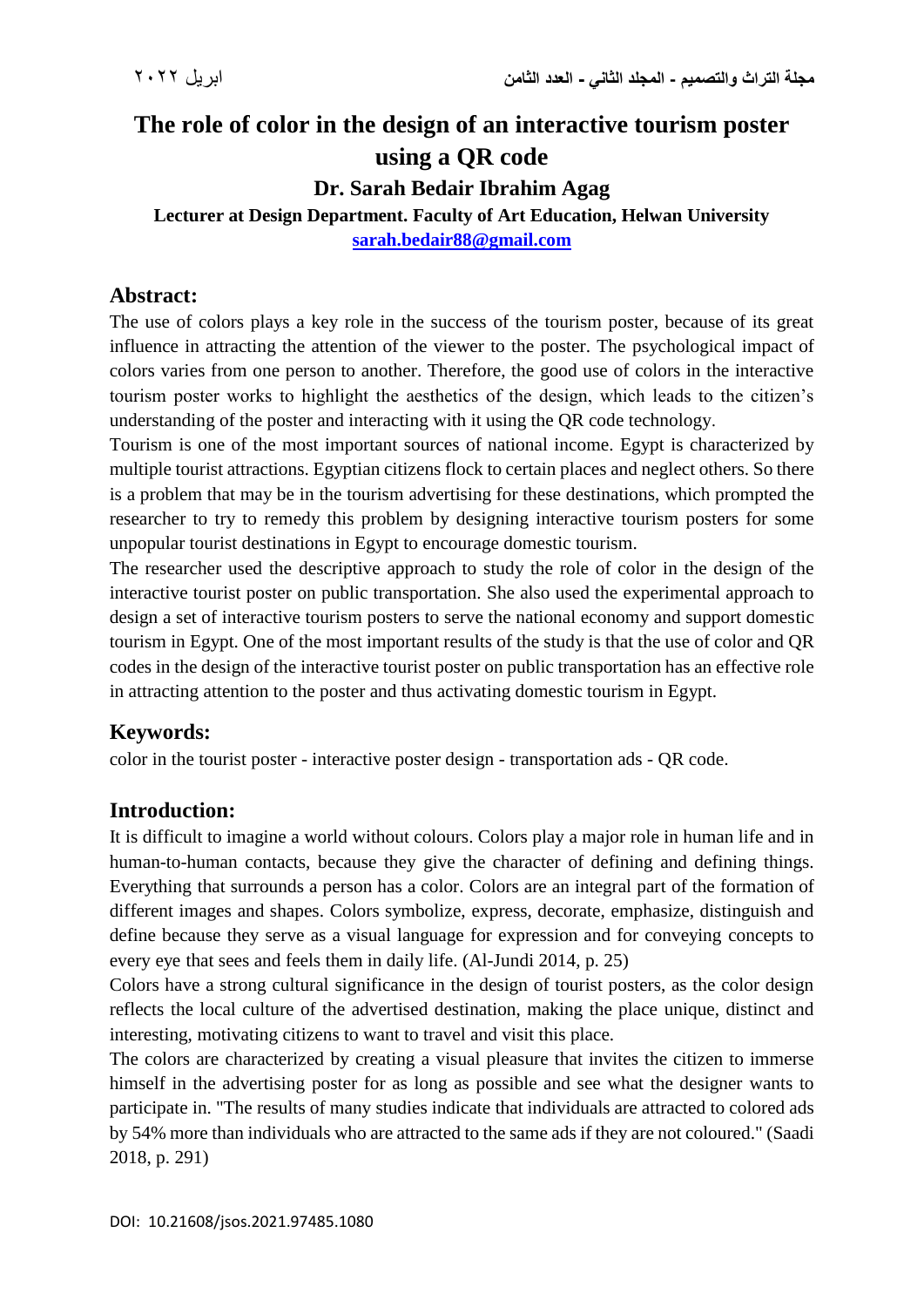Advertising is one of the most powerful cultural and economic influences in our society, as it sometimes defines our outlook on life. The advertisement does not stop at providing the citizen with information, but rather seeks to influence his attitudes and behaviors to reach the specified goal in the end. (Mahmoud 2016, p. 90) With the huge technological boom and the successive development in the field of communication and information technology, the process of designing an interactive advertising poster has taken on multiple dimensions to spread ideas in many and varied ways, to capture the audience's attention in an atypical manner for as long as possible, to arouse their desire for knowledge and then The citizen is encouraged to interact with the poster to convince him of the advertised service. (Abu Donia and Hassan 2015, p. 1671) Advertising is an art that is linked to the temporal and technical development of the ages, and therefore the designer must devise new, attractive ideas that fit the current era.

The tourism sector is one of the most important sources of national income for the Arab Republic of Egypt, as Egypt embraces a huge cultural heritage that represents more than a third of the world's monuments, cultural heritage and religious, medical and recreational tourism..., but many Egyptians do not know much about the tourist places inside Egypt, and the matter is limited On specific specific places that Egyptians go to every year during the seasons, the tourism of summer places and tourism of winter places is due to the characteristics of the place and temperature, and tourism of religious places and tourism of artistic and cultural events, and this is due to the large number of advertisements for these tourist places and the confidence of Egyptians in them. While there are many tourist places that many Egyptians do not know about due to the lack of advertisements for them or their absence, and in this research, the researcher presents a visualization of the role of color in the advertising poster of some unfamous Egyptian tourist places as a contribution to the promotion of domestic tourism in these places through posters Interactive advertising on Egyptian public transportation.

#### **Research problem:**

Colors are an essential element in the design of the interactive tourism poster because of their effective role in the response of the Egyptian citizen to the poster. The poster designer must choose a color group suitable for the target audience and the nature of the tourist destination to be announced. And the use of a new and innovative way that makes the public interact with the poster to answer its questions and satisfy its desire for knowledge. The interactive tourist poster is the link between modern technologies and the target group of the advertisement. Through it, the citizen can give the advertiser the feedback resulting from his interaction with the poster, and this feeding enables the party It also facilitates the process of measuring the extent of citizens' response to this type of interactive posters.

Technology and tourism are two areas that society members share in their daily lives, but despite the high ownership of smartphones, the use of QR codes in tourism is relatively recent in the Arab Republic of Egypt. Based on previous studies, it was not used in the field of tourism until the current year 2021 AD.

### **The research problem is summarized in the following questions:**

• To what extent is it possible to benefit from employing the psychology of color in designing tourist posters for the Arab Republic of Egypt by means of public transportation?

• What is the possibility of benefiting from the QR code in enhancing the experience of the Egyptian citizen to know the information of the tourist destination?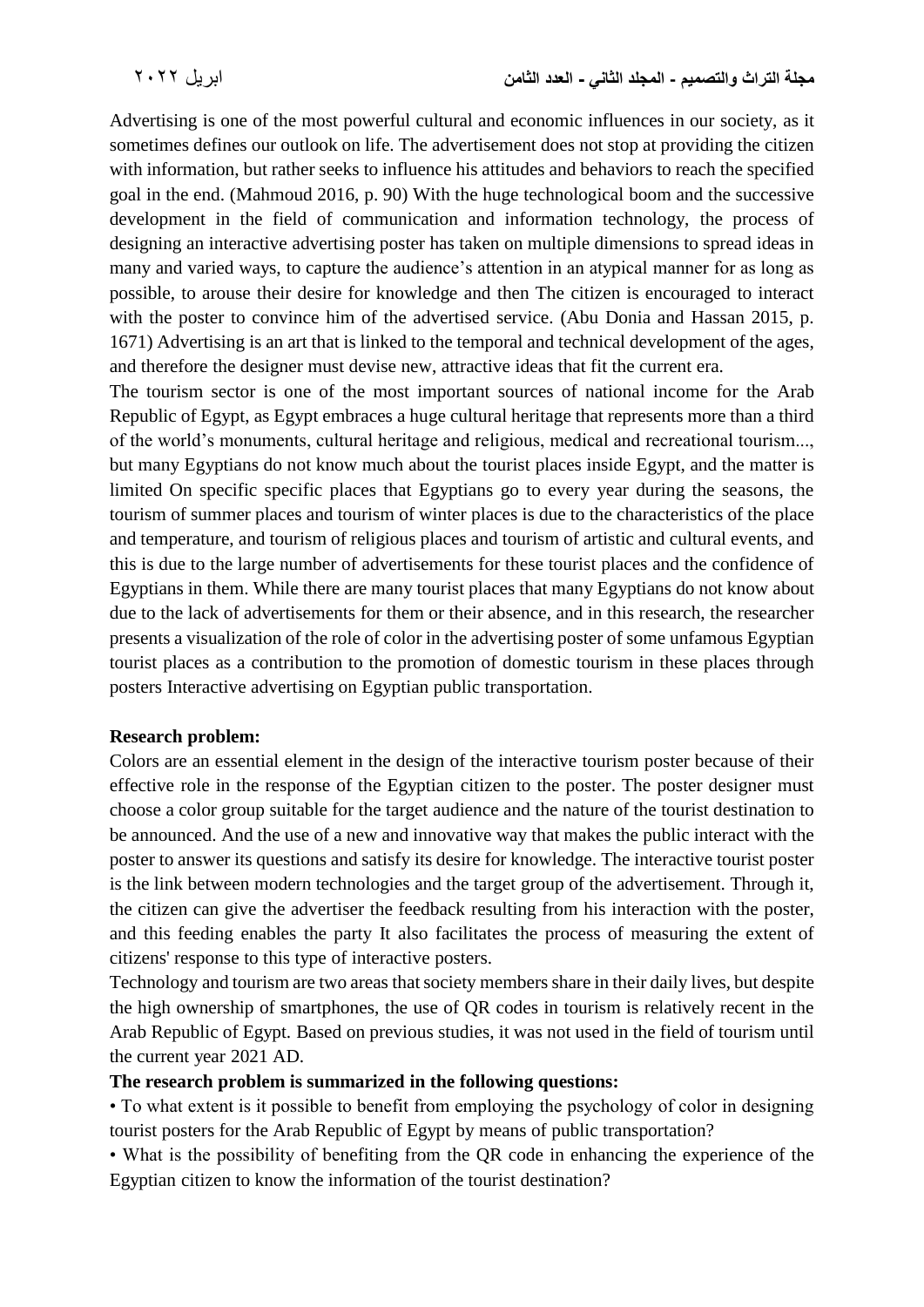#### **Research Importance:**

• Highlighting the aesthetics of the tourism poster design and enhancing the citizen's confidence in the tourist destination through good use of colors according to the tourist destination to be announced, which leads to the citizen's acceptance of the poster and interaction with it.

• Encouraging domestic tourism in places that are not well known in the Arab Republic of Egypt, through interactive tourism posters with QR code technology, which provides full information about the tourist destination, to be accessible to all, young and old alike.

• Increasing Egyptians' awareness of the importance of domestic tourism by displaying interactive tourism posters in public transportation and transportation.

#### **Research Aims:**

• Activating domestic tourism in the Arab Republic of Egypt through the correct use of color in tourism posters.

• Activate the public's senses and influence their decision to travel to enjoy the tourist destination by employing the QR code in the tourist poster to provide a virtual experience of the tourist destination, which leads to serving the national economy.

#### **Research hypotheses:**

• The field of contemporary advertising design can be enriched by studying and analyzing the role of color in the design of an interactive tourism poster using a QR code.

• QR codes can be employed in the tourism poster to achieve a high rate of effectiveness to contribute to the promotion of domestic tourism in Egypt.

### **Search Limits:**

The search limits are limited to:

1. Studying the role of color in designing an interactive tourism poster.

2. Studying the interactive posters for means of transportation.

3. Study the employment of QR code in tourism publications.

4. Self-designs carried out by the researcher to design interactive tourist posters for some notso-famous tourist places in Egypt, using Adobe Illustrator 2020 and Adobe Photoshop 2020.

#### **Research Results:**

• The study shows the relationship of color to the design of the interactive tourist poster in the means of transportation, where the selection of the appropriate color group achieves attracting the attention of the citizen to the poster and pushes him to interact with it and then visit the announced tourist destination and activate internal tourism in Egypt.

• The use of non-traditional methods in designing tourist posters and adding an interactive character to them will attract the attention of the public.

• The use of QR code technology gives an effective interaction to tourism posters.

• The application of QR codes in tourist posters is one form of effective communication.